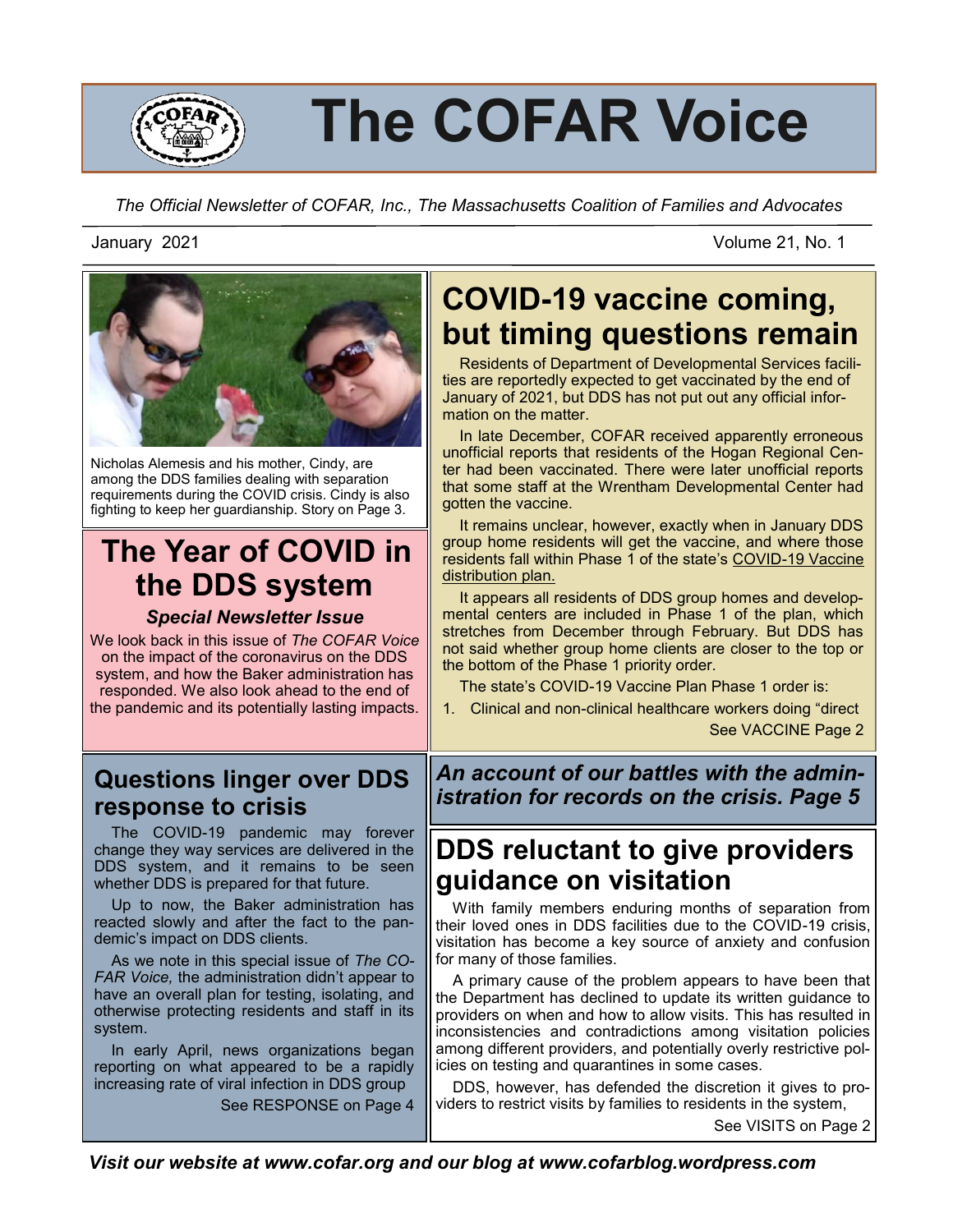### *Timing unclear on vaccines*

VACCINE from Page 1

COVID-facing care."

**2. Long-term care facilities,** rest homes, and assisted living facilities

3. Police, fire, and emergency medical services

4. **Congregate care settings** (including corrections and shelters)

5. Home-based healthcare workers

6. Healthcare workers "doing non-COVIDfacing care."

 It appears the primary thrust of the federal CDC is to ensure the early vaccination of residents and staff of nursing homes and other long-term care facilities for the elderly. Frontline essential workers such as police, firefighters and teachers are also high on the CDC priority list.

 Protecting residents of nursing homes from COVID-19 has been a priority of the Baker administration as well, given the large number of those residents who have died from the virus. COFAR has sought to make sure the DDS system is included in those distribution plans, and that it is clear that both group homes and developmental centers in the DDS system fall into the category of either long-term or congregate care facilities.

 As of December 18, vaccines began arriving in Massachusetts, according to the administration. The first vaccine recipients hospital health care workers - began to receive COVID-19 vaccinations as of that date.

### **DDS mobile testing program never hit stride**

 In early April, DDS announced it had hired Fallon Ambulance Service to provide mobile COVID testing services to residents and staff in all group homes and two developmental centers.

 The program made only limited progress and was ultimately discontinued in August when the administration required all providers to arrange for their own testing.

 While Fallon was reported to be able to do 1,000 tests a day, the company's testing rate by early May was only about half that. By June, Fallon's testing rate had declined almost to a standstill. Officials declined comment on why the company was selected, and did not comply with our request for records on payments to the company.

# **Confusion persists over DDS visitation policies**

VISITS from Page 1

and has declined to update its [September 23 visitation guidance](https://www.mass.gov/doc/updated-visitation-guidance-for-dds-residential-programs-sept2020/download) in order to provide standards for visitation restrictions.

 In late November, we raised a concern with DDS Commissioner Jane Ryder that the Department was giving too much discretion to the providers, resulting in some cases in contradictory and overly restrictive visitation policies.

 The September 23 DDS guidance, for instance, permits in-house visits by family members. But an undetermined number of providers issued bans in late November on in-house visits in light of rising COVID rates in the DDS system.

 Also, different providers have adopted widely varying and sometimes onerous policies on testing and quarantining residents after the residents have left group homes even for short visits to their family homes.

 In our email to Ryder, we stated that the biggest COVID risk to residents in the DDS system does not appear to come from family members who visit under controlled conditions, but from staff who face few restrictions in going in and out of group homes.

 One provider had not allowed any indoor visits by families since March, according to a family member. The provider had also sharply limited outdoor visits by families, and banned visits by residents out of the group home to their families as of December 1. Another provider allowed off-site visits, but required that residents taken off site receive a negative COVID test less than 48 hours before returning to a group home or other DDS-funded setting.

 Yet another provider required a resident taken for an off-site visit to remain at the family home for 14 days before even getting tested. Even if the test was negative, the provider's directive stated that the resident must remain in isolation in the group home for an additional 72 hours and then needed a second COVID test.

 Christopher Klaskin, a DDS spokesman, stated in a December 2 email to COFAR that the September 23 guidance "permits flexibility for providers to address COVID-related health and safety concerns specific to their residential sites."

 In a response to Klaskin, we noted that while we understand the need for flexibility and some discretion on the part of the providers in these situations, the problem is that there is no overriding guidance as to when and under what circumstances that flexibility should be exercised.

 At what point does in-home visitation become unsafe, for instance? Each provider is left to make their own assessment of that threshold.

#### **Excessive discretion on visits was a similar problem last spring**

As [we reported last spring,](https://cofarblog.com/2020/06/09/dds-allows-strictly-controlled-family-visitation-even-as-it-relaxes-covid-19-testing-requirements-on-providers/) DDS first partially lifted its then almost-complete COVID lockdown in group homes in early June by permitting limited outdoor visits. No in-house visits were yet allowed.

 Under those then new visitation rules in June, providers were given discretion to set the terms for the visits and to ban families for perceived violations. [We soon began getting reports](https://cofarblog.com/2020/06/16/onerous-and-inconsistent-restrictions-placed-in-some-cases-on-families-in-post-covid-lockdown-visits/) that some of the restrictions placed on those visits by certain providers were onerous and others inconsistently applied.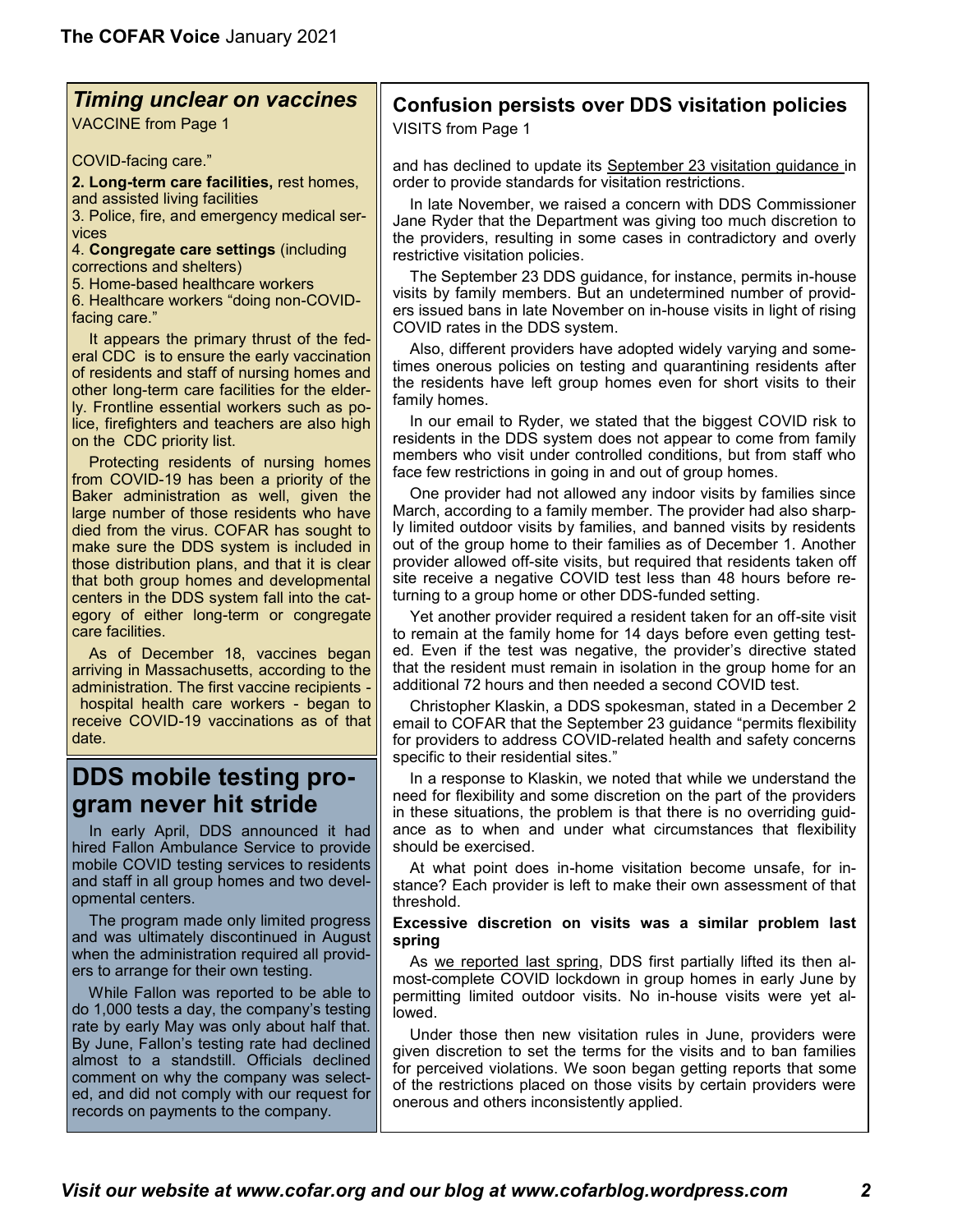# **Mother who saved son's life fights to retain her coguardianship**

 Cindy Alemesis saved the life of her son, Nicholas, in December 2018, after staff in his group home in Dracut failed to take him for a scheduled morning ultrasound appointment. An ultrasound would have shown that his brain shunt was leaking spinal fluid.

 Yet, since that time, Cindy has been sharply restricted by the group home provider in her contact with Nick, and DDS petitioned the probate court in the fall of 2020 to remove her as his co-guardian. DDS has given no specific reasons for its move other than a statement that she has made decisions that were not in Nick's best interest. Cindy has been critical of the group home for continuing to miss doctor's appointments for Nick, and had moved to remove DDS's paid co-guardian for failing to participate actively in his care.

 The group home, run by Incompass, a DDS provider, initially posed restrictions on Cindy's contact with Nick due to the COVID crisis. But Cindy said those restrictions continued after DDS began to allow in-house visitation as of October.

#### **Mother urged hospital care for son**

 Just hours after the scheduled time for the ultrasound appointment on December 19, 2018, Cindy first noticed how ill Nick appeared. Cindy was with Nick following an evening church service, and made sure he was taken to a hospital. There, doctors found that the shunt was leaking spinal fluid into his body, and that the fluid had begun to build up in his stomach. Cindy didn't know at the time that the ultrasound appointment had been missed.

 Nick got sepsis from the leaked fluid, and was in Mass. General Hospital for eight months, during which he underwent multiple brain operations and other procedures. Cindy was at his bedside for much of that time.

 Nick, who is 28, has a mild intellectual disability, and was born with hydrocephalus, a condition in which there is excess spinal fluid in his brain. He has a shunt in his brain that drains the fluid.

 Since Nick's recovery and release from the hospital in July 2019, Cindy has regularly complained that staff in the group home have continued to miss medical and dental appointments for him. Cindy said DDS has done little or nothing to address the concerns she has raised about Nick's care.

 Cindy said the other co-guardian for Nick, who is paid by DDS, appears to live in Florida, and has been uninvolved in Nick's care. Cindy sought unsuccessfully to remove that co-guardian last year in probate court.

 Records provided by DDS under a Public Records Law request, show that other co-guardian has been paid over \$36,000 by DDS since Fiscal Year 2016. The records don't indicate whether Nick has been that co-guardian's only ward, or whether the payments were for services to other wards as well.

 It isn't clear whether the current move by DDS to remove Cindy as co-guardian is in retaliation for her attempt to remove the other co-guardian. It is also unclear whether DDS wants to make that other individual Nick's sole guardian.

 COFAR emailed a request for comment on this matter on November 10 to DDS Commissioner Jane Ryder and to Barbara Green Whitbeck, DDS assistant general counsel. Whitbeck signed the Department's petition to the probate court to remove Cindy as co-guardian. Neither Ryder nor Whitbeck has responded to the request for comment.

#### **DDS does not appear to have internal written criteria on evaluating or removing guardians**

 In November, COFAR filed a Public Records Law request, asking DDS for all of its written policies for evaluating and removing guardians. We wanted to know whether there are criteria that a guardian should meet in order to be considered to be doing an acceptable job.

 In response, DDS provided an RFP it issues for professional guardianship services and a list of sections from the Uniform Probate Code and DDS's own enabling statute. The Department claimed those items were responsive to our request.

 The statutes and rules cited by DDS essentially say that a guardian can be removed only for acts of abuse or neglect, actions that are not in a ward's best interest, or financial misuse. DDS apparently has no separate written policies or procedures for evaluating or seeking to remove guardians. As a result, it appears to us that DDS is basing is rationale for removing Cindy entirely on the broad and vague best-interest standard.

 The RFP that DDS provided states that Qualified Bidders shall be expected, at a minimum, to attend all ISP meetings and meet at least quarterly with the individual, among other requirements.

 As we have seen in this and other cases, DDS and providers often take punitive and retaliatory actions against family members and guardians when they are seen as troublesome or meddlesome in advocating for adequate care for their loved ones in the system. Guardians, parents, and other family members can suddenly find their contact with their loved ones restricted or banned entirely, and their guardianship placed in jeopardy.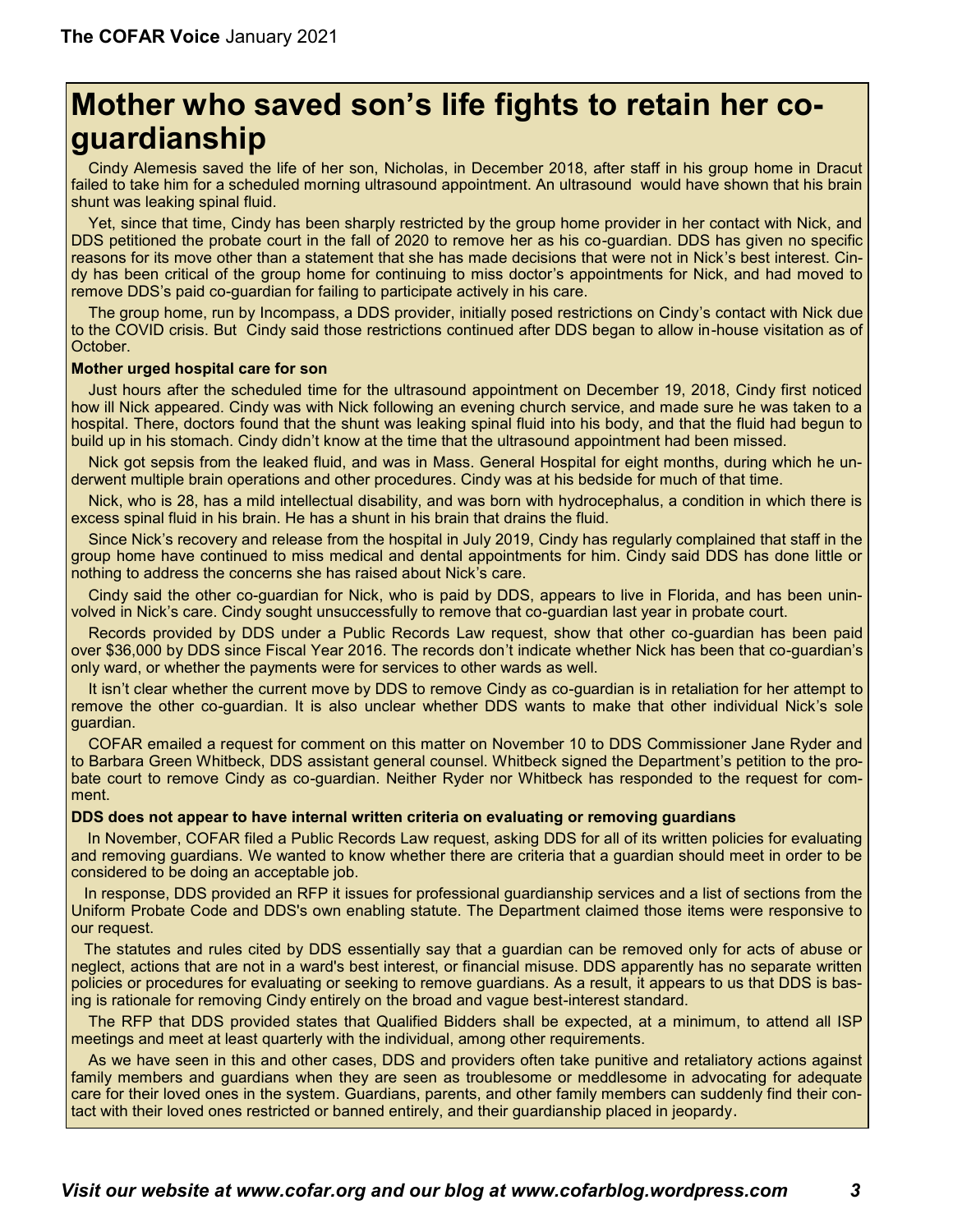#### **Questions linger over COVID response in system**

RESPONSE from Page 1

homes. The infection rate on April 3, while still under 100 residents in the DDS system, had risen by 50% from the day before.

 As the scope of the pandemic was becoming known in the state, we began receiving reports from families and others that many residents in the system were losing services altogether as caregivers were being ordered by providers in some cases not to enter residential facilities or homes. DDS did issue the first of several COVID guidance documents to providers in late March. But confusion over how to respond to the crisis remained among provider staff. We received an internal memo in early April from an employee at one provider agency asking whether guidelines existed "to deal with the situation<sup>'</sup>

#### **DLC shares our concerns**

 By late May, the Disability Law Center, a federally funded nonprofit in Massachusetts, was echoing a number of concerns COFAR had raised. Among them, there was still no "firm rule" preventing direct support staff from working for multiple employers in different DDS group home settings. At the same time, nursing and direct care personnel "were performing heroically,'" said Joe Corrigan, a COFAR member, referring to the Wrentham Developmental Center, where his sister lives.

#### **Questions on future of DDS care**

 It remains to be seen whether the effects of the pandemic will linger in the system even after all residents have been vaccinated and the virus is eradicated. Will many day programs continue to be provided virtually via platforms like Zoom? Will residential facilities be slow to re-adjust to family visitation? Will work opportunities be available for clients in a slowly recovering economy? Will DDS be better prepared if another pandemic comes along?

# *Confusion caused by release form requirement for day programs*

 As day programs for DDS clients were reopened in late July due to a slow-down in COVID infections in the state, guardians were nevertheless asked by the administration to sign a release form that would absolve day program providers of legal liability if a client contracted the virus.

 Many family members indicated they didn't want to sign such a form, and an undetermined number of residential providers declined to send residents to the day programs. In mid-August, the administration appeared to backtrack on the release form requirement. DDS Commissioner Jane Ryder said guidance on the form was being revised, but confusion has remained over the matter.

 Ryder did not respond to questions from COFAR in early August about the form and whether it was still required.

# *Baker dragged feet on DDS staff testing*

 It took months of advocacy to get the Baker administration to require testing of staff in the DDS system for COVID-19.

 That testing requirement finally came in late August, and it came shortly before a second surge of the virus hit DDS staff harder than it appeared to have hit residents of the facilities. Prior to August, testing had been voluntary for staff, despite concerns raised by COFAR and other advocates that staff were potentially a prime source of introduction of the virus into group homes.

 COFAR first began calling for mandatory testing of staff in late April. In a blog post on May 18, we reported that in our view, the failure to make the testing mandatory was flouting state guidelines, which required testing of staff in small facilities in which at least some individuals are symptomatic.

COVID-[19 testing guidelines from](https://www.mass.gov/doc/covid-19-testing-guidance/download)  the Department of Public Health [\(DPH\)](https://www.mass.gov/doc/covid-19-testing-guidance/download) state that "all individuals" who have "close contact" with persons showing symptoms "**should be tested**" for COVID-19.

Under **DDS's own guidelines,** group homes appear to be a type of facility in which close contact is unavoidable.

 We also noted that [guidelines from](https://www.cdc.gov/coronavirus/2019-nCoV/hcp/clinical-criteria.html)  [the federal Centers for Disease Con](https://www.cdc.gov/coronavirus/2019-nCoV/hcp/clinical-criteria.html)[trol \(CDC\)](https://www.cdc.gov/coronavirus/2019-nCoV/hcp/clinical-criteria.html) identified "workers in congregate living settings" as a "high priority" for testing if they themselves have symptoms of COVID-19. Other persons in that high-priority class, if they had symptoms, were residents in those facilities and hospitalized patients.

 DDS, however, was not requiring group home providers to test staff even if the workers had symptoms.

# *Please Contribute!*

 Through our newsletter and our blog posts, we provide information you won't find anywhere else about the care of persons with developmental disabilities in Massachusetts. We also advocate for your loved ones every day. Please contribute to us keep us going. See our back page for details.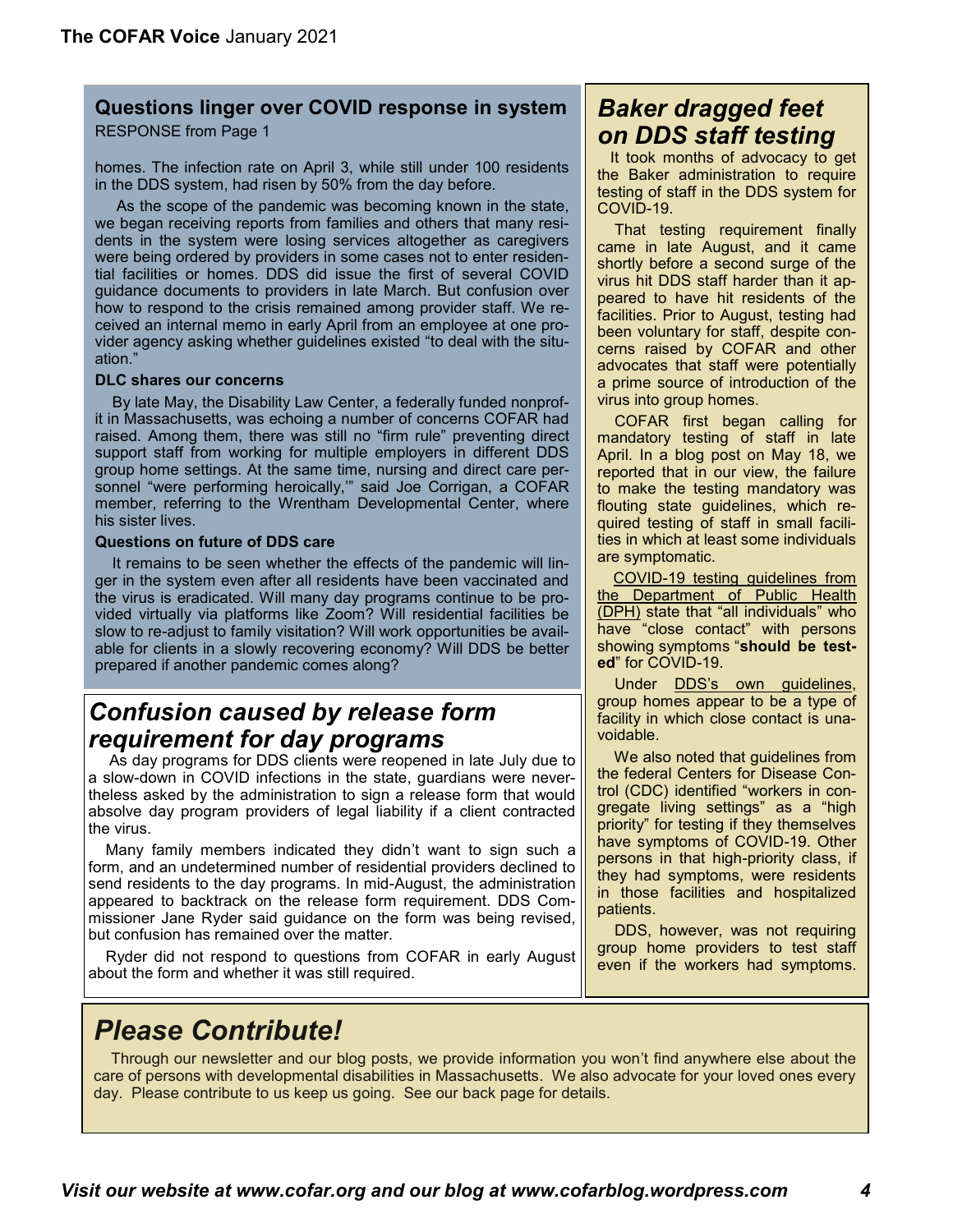### *Attorney General files charges in COVID deaths* **COFAR questions AG focus**

 Massachusetts Attorney General Maura Healey announced in September that she was filing criminal charges against two top managers of the Soldiers' Home in Holyoke for allegedly mishandling a COVID-19 outbreak at the facility that led to the deaths of 76 veterans.

 Healey's announcement [made na](https://www.cbsnews.com/news/coronavirus-holyoke-soldiers-home-deaths-2-charged/)[tional headlines and newscasts.](https://www.cbsnews.com/news/coronavirus-holyoke-soldiers-home-deaths-2-charged/) At the same time, COFAR [raised a con](https://cofarblog.com/2020/09/27/the-states-attorney-general-needs-to-do-more-than-follow-and-grab-covid-media-headlines/)[cern](https://cofarblog.com/2020/09/27/the-states-attorney-general-needs-to-do-more-than-follow-and-grab-covid-media-headlines/) over the overall investigative goals of Healey, Governor Baker and the Legislature with respect to the COVID crisis in the state.

 In [a blog post,](https://cofarblog.com/2020/09/27/the-states-attorney-general-needs-to-do-more-than-follow-and-grab-covid-media-headlines/) COFAR noted that what happened at the Soldiers' Home was certainly horrific and potentially a case of grossly negligent management. But the Soldiers' Home wasn't the only institutional residential setting in which large numbers of people were infected and have died of the virus.

 Our focus has been on the nearly 4,000 staff and residents of residential facilities in the DDS system who contracted COVID-19 since April, and the close to 150 residents and an undetermined number of staff who have died of it.

While criminal charges in the Soldiers' Home case may be warranted, we argued that criminal charges should be among the last actions taken by the attorney general in response to a public health crisis like this one. Those charges should come only after the AG has conducted an investigation of the overall response of the state's congregate care institutions and policies and practices, both public and private.

 Those comprehensive investigations are almost never done. Baker, himself, ordered an independent review focused solely on the Soldiers' Home deaths, which resulted in a [report](https://www.wbur.org/news/2020/06/24/pearlstein-baker-report-holyoke-soldiers-home-coronavirus) in June that was widely covered by the media.

 As we argued, we need to examine the underlying problems in the response to the crisis — problems that are usually much wider in scope.

# **State reluctant to release records on COVID response**

 COFAR has had numerous battles with the Baker administration to obtain records on testing results and deaths due to COVID-19 in the DDS system.

 In many cases, DDS, the Executive Office of Health and Human Services (EOHHS), and Department of Public Health (DPH) either ignored or denied records requests from COFAR, or did not comply with rulings from the state's public records supervisor to provide responses to our requests.

 These records denials came in conjunction with often spotty online reporting by the administration of COVID testing results on residents and staff in the DDS system.

 On April 6, we first posted that DPH was providing daily online updates on the numbers of deaths and positive cases in Massachusetts among the general and nursing-home populations. But virtually no information was available on the number of persons with intellectual and developmental disabilities who had died or been exposed to the virus.

 As of September, we had four outstanding public records requests to the three agencies, and the agencies failed to comply with the supervisor's orders in at least three of those cases. In the fourth case, which involved our request for information on the causes of deaths in the DDS system since January, DDS denied our request, citing patient confidentiality. However, we were asking for aggregated numbers, not information that could identify any individuals.

 One of COFAR's outstanding requests was first filed on May 26, when we asked for internal emails and other records from EOHHS, DPH, and DDS regarding mandatory testing of staff in the DDS system for COVID-19. As of early September, more than three months later, we had not received any records from any of those agencies.

 By September, however, the controversy over the administration's failure to require testing of staff had become moot because the administration did finally mandate staff testing in late August. (see story on Page 4)

 Based on internal emails that we were able to obtain from EOHHS, top human services administrators reached an apparent consensus in June to reduce public reporting of COVID-19 test results in congregate care facilities. That consensus appears to have led to decisions to stop publicly reporting cumulative COVID testing data and not to report test data on provider staff working in DDS group homes.

 An October 12 *[Boston Globe](https://www.bostonglobe.com/2020/10/12/opinion/why-is-baker-so-reluctant-disclose-vital-covid-19-information/)* editorial echoed our own concerns about the lack of public information from the Baker administration about COVID testing. As the editorial stated:

…it's worrisome that the Baker administration has provided only partial access to important COVID infection data in nursing homes and other long-term care facilities, even after the governor signed a law to enhance data reporting.

 In early November, staff-related testing information [was listed for](https://www.mass.gov/info-details/eohhs-covid-19-reporting#state-operated-facilities-and-congregate-care-site-data-)  [the first time in weekly state facilities reports.](https://www.mass.gov/info-details/eohhs-covid-19-reporting#state-operated-facilities-and-congregate-care-site-data-) But the bad news has been that the testing data listed are for *all* "congregate care" sites operated by state-contracted human services providers. The numbers of provider staff testing positive are not broken down among facilities funded by DDS, the Department of Mental Health, the Department of Youth Services, and possibly other agencies.